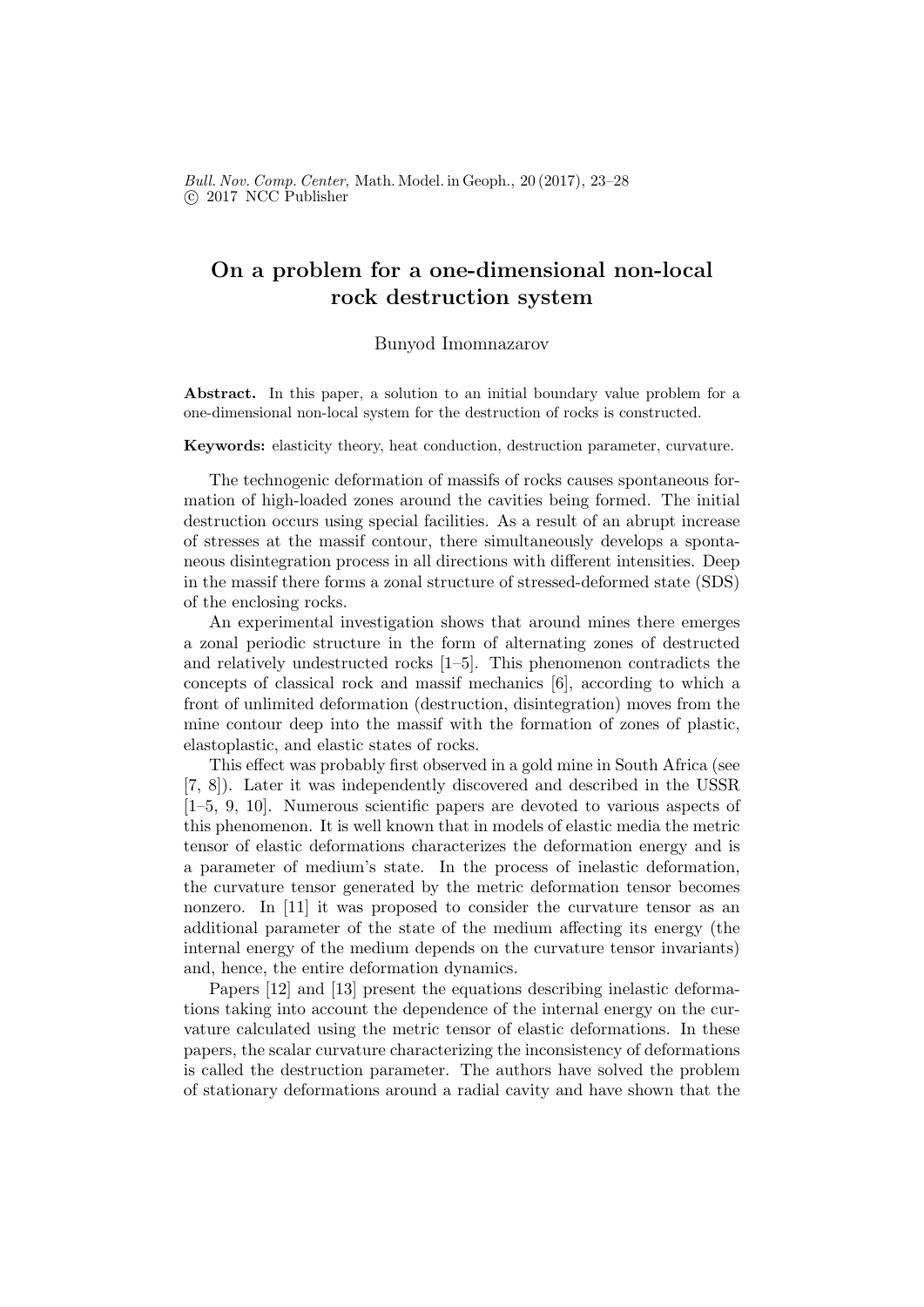stressed state is radially periodic. In [14], a spatially non-local model for inelastic deformations of solid bodies was obtained and investigated. The non-local character of deformations is taken into account with the help of an additional parameter of state, in additional to classical parameters, such as the tensors of stresses and deformations. This additional parameter is the curvature tensor expressed in terms of the metric tensor of deformations, and it is called the destruction parameter. In the case of small deformations, this is equivalent to the Saint–Venant incompatibility tensor. The thermodynamic properties of the model were studied, and non-stationary differential equations for a spatially non-local model consisting of the equations of the dynamic elasticity theory and the parabolic equation for the destruction parameter were formulated. The constructed model can be used to study the rock destruction problem. As an example, a one-dimensional problem of deformation of a half-plane loaded with normal stresses is considered. The statement of non-stationary problem is presented, and a qualitative agreement with the available experimental data is reached.

Let us consider a non-stationary statement of a one-dimensional problem of deformation of a half-plane  $x > 0$  under the action of normal stresses. The velocity  $u(t, x)$ , the stresses  $\sigma_{xx}(t, x)$ ,  $\sigma_{zz}(t, x)$ , and the parameter  $\gamma(t, x)$ satisfy the system of one-dimensional differential equations

$$
\rho \frac{\partial u}{\partial t} = \frac{\partial (\bar{\sigma}_{xx} + (\beta/\alpha)\gamma)}{\partial x},
$$

$$
\frac{\partial \bar{\sigma}_{xx}}{\partial t} = (\tilde{\lambda} + 2\mu) \frac{\partial u}{\partial x} - \psi_1 \bar{\sigma}_{xx} - 2\psi_2 \bar{\sigma}_{zz} - 3\frac{\beta}{\alpha} \tilde{K} \zeta \gamma + 4\psi_2 \frac{\partial^2 \gamma}{\partial x^2},
$$

$$
\frac{\partial \bar{\sigma}_{zz}}{\partial t} = \tilde{\lambda} \frac{\partial u}{\partial x} - \psi_2 \bar{\sigma}_{xx} - \psi_3 \bar{\sigma}_{zz} - 3\frac{\beta}{\alpha} \tilde{K} \zeta \gamma + 2\psi_3 \frac{\partial^2 \gamma}{\partial x^2},
$$
(1)
$$
\frac{\partial \gamma}{\partial t} = \beta \frac{\partial u}{\partial x} - \beta \zeta \left( \bar{\sigma}_{xx} + 2\bar{\sigma}_{zz} + 3\frac{\beta}{\alpha} \gamma \right) +
$$

$$
\frac{4}{3} \alpha \left( (\zeta - \xi) \frac{\partial^2 \bar{\sigma}_{xx}}{\partial x^2} + (\xi + 2\zeta) \frac{\partial^2 \bar{\sigma}_{zz}}{\partial x^2} \right) + 8\beta \zeta \frac{\partial^2 \gamma}{\partial x^2} - \frac{8}{3} \alpha (\xi + 2\zeta) \frac{\partial^4 \gamma}{\partial x^4}
$$

with zero initial Cauchy data and the boundary conditions [14]

$$
\sigma_{xx}|_{x=0} = -P(t), \quad \gamma|_{x=0} = 0, \quad \frac{\partial \gamma}{\partial x}\Big|_{x=0} = 0,\tag{2}
$$

where

$$
\psi_1 = \tilde{K}\zeta + 4\mu\xi/3, \quad \psi_2 = \tilde{K}\zeta - 2\mu\xi/3, \quad \psi_3 = 2(\tilde{K}\zeta + \mu\xi/3),
$$

$$
\tilde{K} = \tilde{\lambda} + 2\mu/3, \quad \tilde{\lambda} = \lambda - \beta^2/\alpha,
$$

ρ is the density, α, β, λ, and µ are the parameters of expansion in the equation of state, and  $\xi$ ,  $\zeta$  are the kinetic coefficients.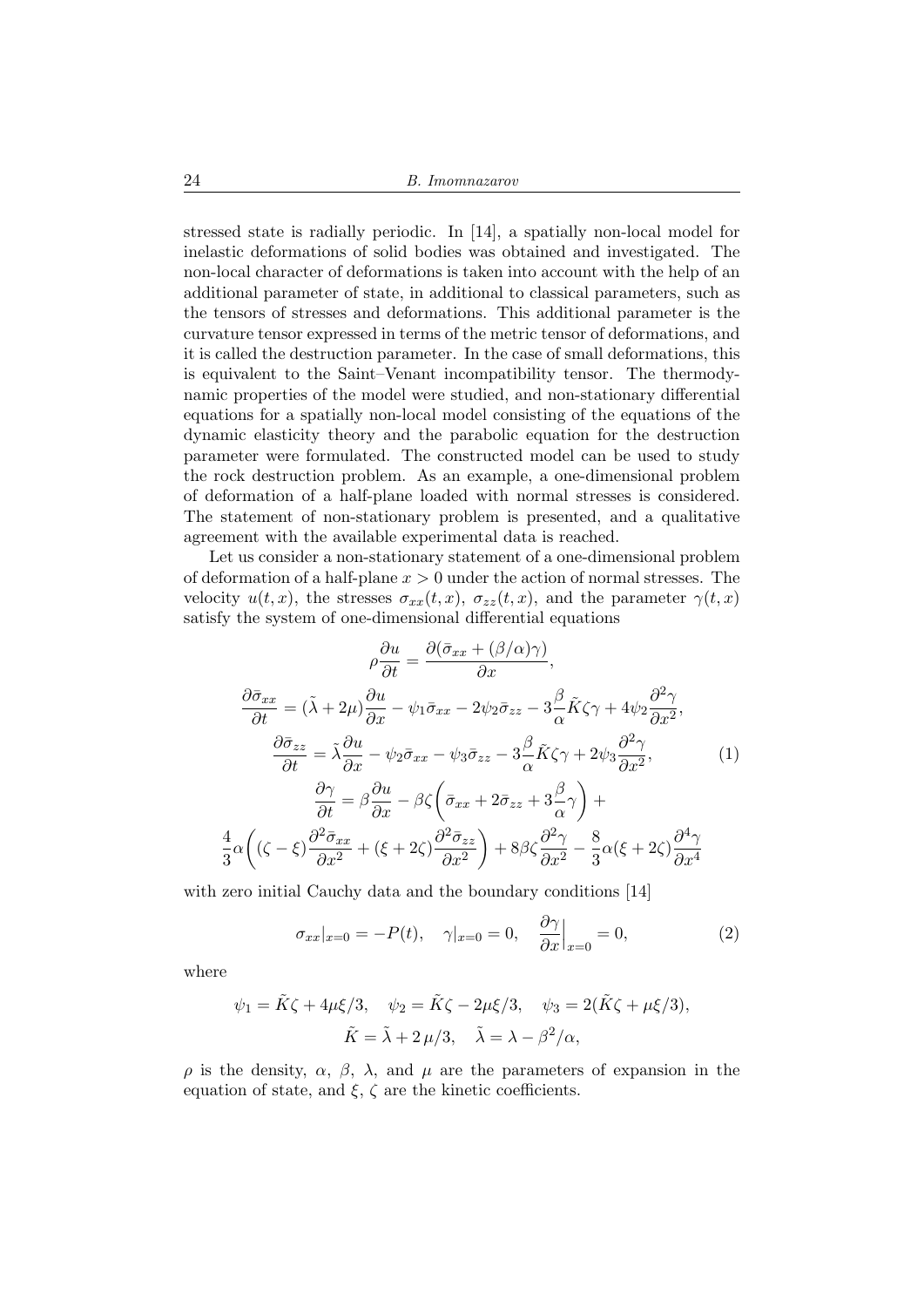Applying the Fourier transform with respect to time to both sides of relations (1) and (2) and after simple transformations, we obtain for the function  $\gamma(\omega, x)$  the following sixth-order ordinary differential equation:

$$
L\gamma(\omega, x) := \frac{d^6\gamma}{dx^6} + iA\frac{d^4\gamma}{dx^4} + B\frac{d^2\gamma}{dx^2} - C\gamma = 0,
$$
\n(3)

$$
\sigma_{xx}|_{x=0} = -P(\omega), \quad \gamma|_{x=0} = 0, \quad \frac{d\gamma}{dx}|_{x=0} = 0,
$$
 (4)

where  $\omega$  is the frequency,

$$
A = (\psi_{10} - \psi_5 \psi_9 - \psi_6 \psi_8) / (\psi_5 \psi_{10}), \quad B = (\psi_9 + \psi_4 \psi_8 + i(\psi_5 + \psi_6 \psi_7)) / (\psi_5 \psi_{10}),
$$
  
\n
$$
C = (1 - \psi_4 \psi_7) / (\psi_5 \psi_{10}), \quad \psi_4 = \frac{3\beta \tilde{K} \zeta (2\mu\xi - i\omega) / \alpha}{2 \tilde{K} \mu \zeta \xi / 3 - \omega^2 - i\omega (3\tilde{K}\zeta + 2\mu\xi)},
$$
  
\n
$$
\psi_5 = \frac{[2\mu(\psi_3 - \lambda\xi) - i\omega(2\mu - \lambda)] / (\rho \omega)}{2 \tilde{K} \mu \zeta \xi / 3 - \omega^2 - i\omega (3\tilde{K}\zeta + 2\mu\xi)}, \quad i = \sqrt{-1},
$$
  
\n
$$
\psi_6 = \frac{4\omega\psi_2}{2 \tilde{K} \mu \zeta \xi / 3 - \omega^2 - i\omega (3\tilde{K}\zeta + 2\mu\xi)} + \frac{\beta}{\alpha} \psi_5,
$$
  
\n
$$
\psi_7 = \frac{\beta \zeta (2\mu\xi - i\omega)}{3 \frac{\beta^2}{\alpha} \zeta (2\mu\xi / 3 - i\omega) - i\omega (\psi_3 - i\omega)},
$$
  
\n
$$
\psi_8 = \frac{\frac{4}{3} \alpha (2\zeta \xi (\mu - \tilde{K}) - i\omega(\zeta - \xi)) + i\frac{\beta}{\rho \omega} (2\mu(\xi + 2\zeta) / 3 - i\omega)}{3 \frac{\beta^2}{\alpha} \zeta (2\mu\xi / 3 - i\omega) - i\omega (\psi_3 - i\omega)},
$$
  
\n
$$
\psi_9 = 2\beta \frac{i\frac{\beta}{\rho \omega} \frac{\mu}{\alpha} (\xi + 2\zeta) / 3 - 2\lambda \xi \zeta}{3 \frac{\beta^2}{\alpha} \zeta (2\mu\xi / 3 - i\omega) - i\omega (\psi_3 - i\omega)},
$$
  
\n
$$
\psi_{10} = \frac{4}{3} \frac{\alpha (\xi + 2\zeta) (2\omega + \frac{\beta}{\alpha} \frac{\lambda}{\omega})}{
$$

$$
\gamma = c_1 e^{-\nu_1 x} + c_2 e^{-\nu_2 x} + c_3 e^{-\nu_3 x},\tag{5}
$$

where  $\nu_k$  are the roots with positive real parts of the corresponding characteristic polynomial of the operator  $L$  and  $c_k$  are arbitrary constants,  $k = 1, 2, 3.$ 

Substituting  $(5)$  into  $(4)$ , we obtain a non-uniform system of linear equations with respect to  $c_k$ ,  $k = 1, 2, 3$ ,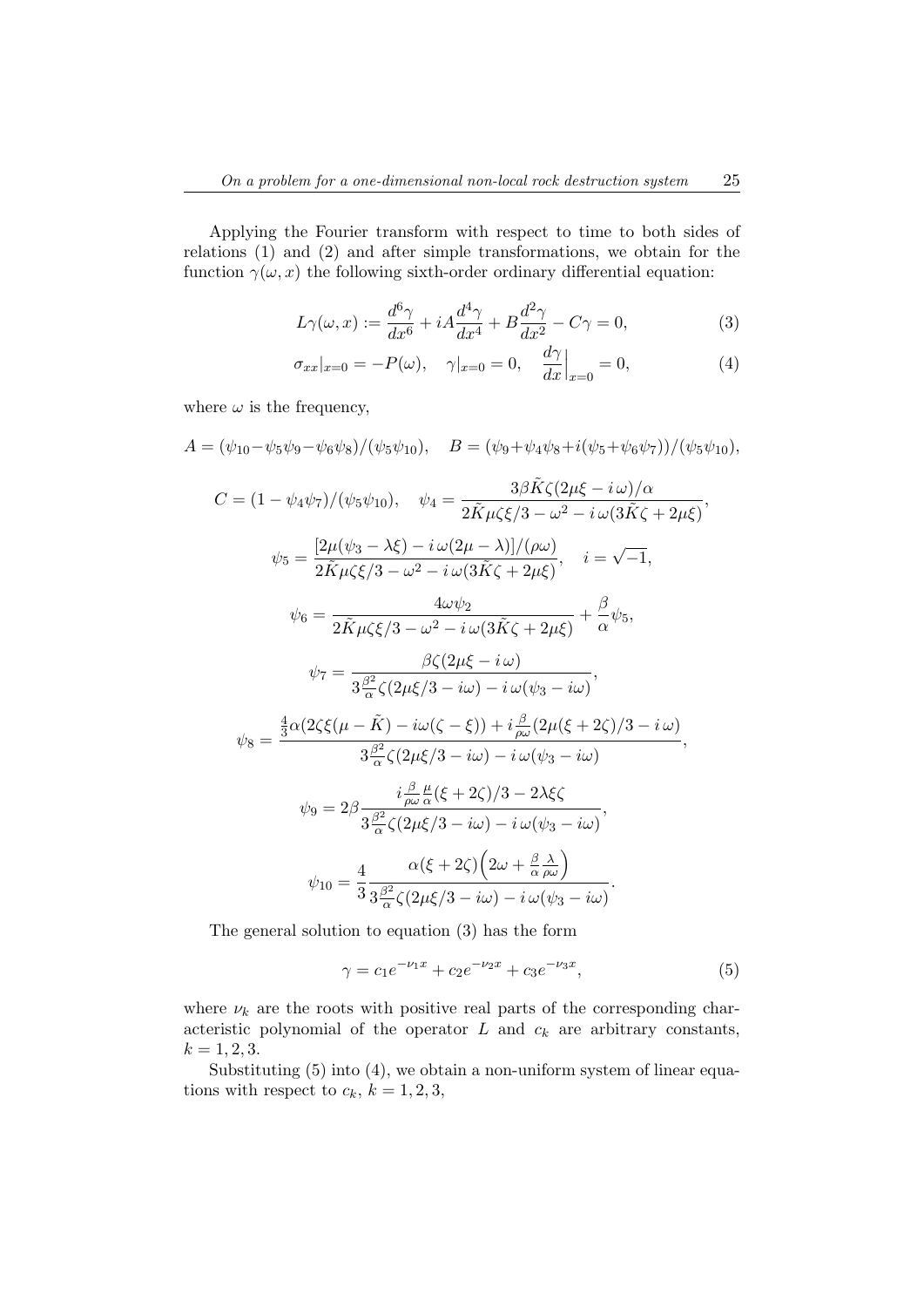$$
c_1 + c_2 + c_3 = 0,
$$
  
\n
$$
\nu_1 c_1 + \nu_2 c_2 + \nu_3 c_3 = 0,
$$
  
\n
$$
(\psi_{11} + i\psi_{12}\nu_1^2)\nu_1^2 c_1 + (\psi_{11} + i\psi_{12}\nu_2^2)\nu_2^2 c_2 + (\psi_{11} + i\psi_{12}\nu_3^2)\nu_3^2 c_3 = -P(\omega),
$$
  
\n(6)

where  $\psi_{11} = (\psi_5 \psi_9 + \psi_6 \psi_8) / (\psi_5 \psi_7 + i \psi_8), \psi_{12} = \psi_5 \psi_{10} / (\psi_5 \psi_7 + i \psi_8).$ 

The solution to system (6) is evident:

$$
c_1 = \Delta^{-1}(\nu_2 - \nu_3)P(\omega), \quad c_2 = \Delta^{-1}(\nu_3 - \nu_1)P(\omega), \quad c_3 = \Delta^{-1}(\nu_1 - \nu_2)P(\omega).
$$

Here

$$
\Delta = (\psi_{11} + i\psi_{12}\nu_1^2)\nu_1^2(\nu_3 - \nu_2) + (\psi_{11} + i\psi_{12}\nu_2^2)\nu_2^2(\nu_1 - \nu_3) + (\psi_{11} + i\psi_{12}\nu_3^2)\nu_3^2(\nu_2 - \nu_1).
$$

The component  $\sigma_{xx}$  of the stress tensor is determined by the formula

$$
\sigma_{xx} = (\psi_{13} + \psi_{11}\nu_1^2 + i\psi_{12}\nu_1^4)c_1e^{-\nu_1x} + (\psi_{13} + \psi_{11}\nu_2^2 + i\psi_{12}\nu_2^4)c_2e^{-\nu_2x} + (\psi_{13} + \psi_{11}\nu_3^2 + i\psi_{12}\nu_3^4)c_3e^{-\nu_3x},
$$

where

$$
\psi_{13} = (i\psi_4\psi_8 - \psi_5)/(\psi_5\psi_7 + i\psi_8).
$$

The velocity u and the component  $\sigma_{zz}$  of the stress tensor are determined by the formulas

$$
u = -i\frac{\nu_1}{\rho\omega}(\psi_{13} + \psi_{11}\nu_1^2 + i\psi_{12}\nu_1^4 + \beta/\alpha)c_1e^{-\nu_1x} -
$$
  

$$
i\frac{\nu_2}{\rho\omega}(\psi_{13} + \psi_{11}\nu_1^2 + i\psi_{12}\nu_1^4 + \beta/\alpha)c_1e^{-\nu_2x} -
$$
  

$$
i\frac{\nu_3}{\rho\omega}(\psi_{13} + \psi_{11}\nu_1^2 + i\psi_{12}\nu_1^4 + \beta/\alpha)c_1e^{-\nu_3x},
$$
  

$$
\sigma_{zz} = \frac{\psi_2}{\psi_3 - i\omega}\sigma_{xx} - 3\frac{\beta}{\alpha}\frac{\tilde{K}\zeta}{\psi_3 - i\omega}\gamma + i\frac{\lambda}{\rho\omega(\psi_3 - i\omega)}\frac{d^2\sigma_{xx}}{dx^2} + \frac{2\psi_3 + i\frac{\beta}{\alpha}\frac{\lambda}{\rho\omega}}{\psi_3 - i\omega}\frac{d^2\gamma}{dx^2}.
$$

## Numerical results

In this section, numerical results of the simulation of seismic wave fields for the test media models are presented. As a model, a medium consisting of a half-space loaded with normal stress is given. The medium with the following material constants was considered in [14]:

$$
\rho = 2.2 \text{ g/cm}^3
$$
,  $\lambda = 12.63 \text{ GPa}$ ,  $\mu = 4.95 \text{ GPa}$ ,  
\n $\alpha = 3.14 \cdot 10^{-3} \text{ kg} \cdot \text{m}^3/\text{s}^2$ ,  $\beta = -5.73 \cdot 10^1 \text{ kg} \cdot \text{m/s}^2$ ,  
\n $\xi = \zeta = 10^{-4} \text{ m} \cdot \text{s/kg}$ .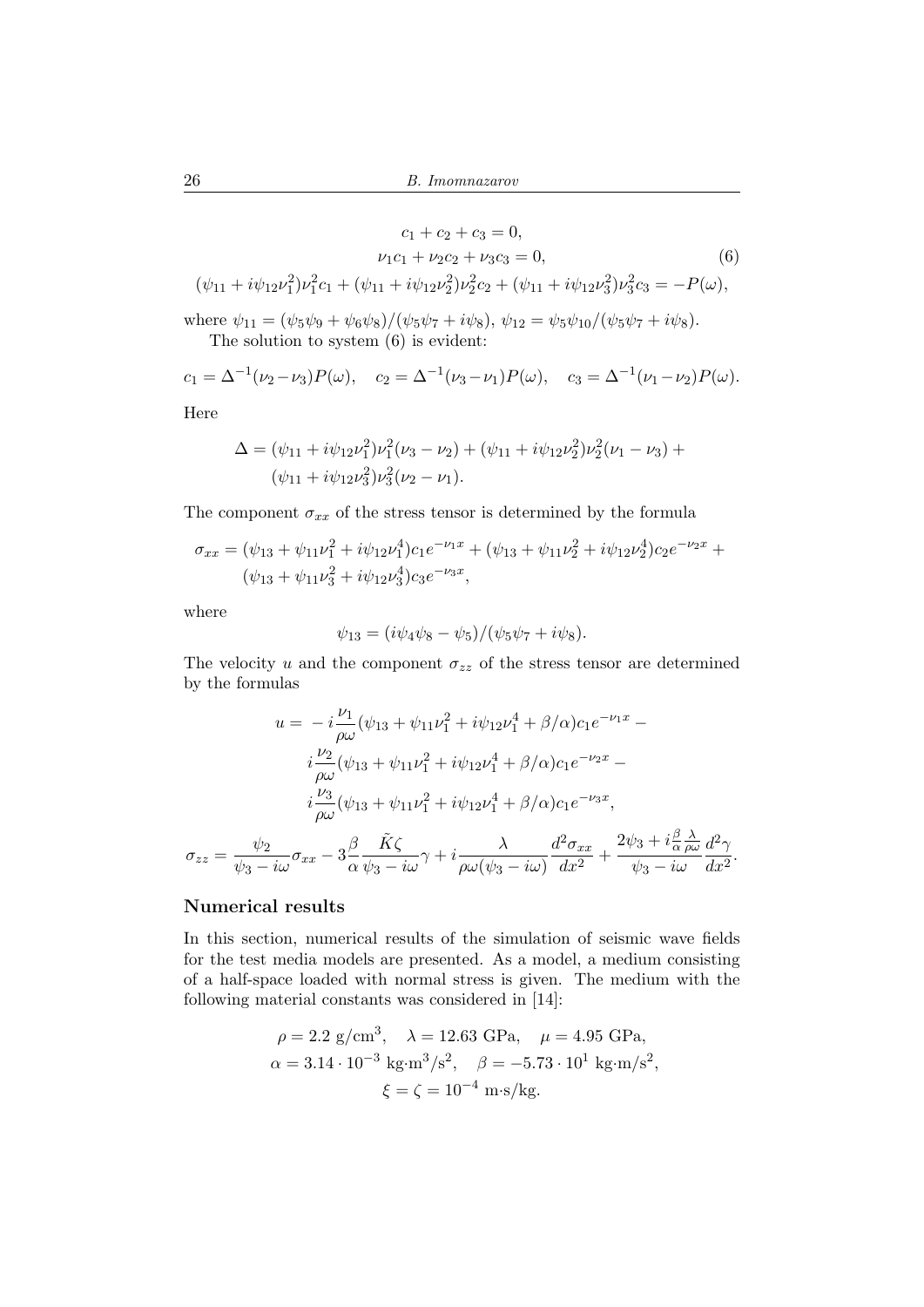

Amplitude spectra for  $\sigma_{xx}(x,\omega)$  (left) and  $\gamma(x,\omega)$  (right) for  $x = 10^{-5}$  m

As a probing signal, a pulse with a bell envelope represented in the spectral domain was selected domain in the form:

$$
f(\omega) = \left[ \exp\left(-\left(\frac{\omega - 2\pi f}{\pi f}\right)^2\right) + \exp\left(-\left(\frac{\omega + 2\pi f}{\pi f}\right)^2\right) \right] \cdot \exp\left(\frac{-1.75 i \omega}{f}\right),
$$

where  $f$  is the dominant frequency equal to 1 Hz.

The results of numerical calculations of the amplitude spectra  $\sigma(x,\omega)$ and the function  $\gamma(x,\omega)$  at a fixed value x for  $x = 10^{-5}m$  are shown in the figure. It can be seen from the figure that the spectra maximum shifts to the low-frequency domain.

## References

- [1] Shemyakin E.I., et al. Zonal disintegration of rocks around underground mines. Part I. Data of In-Situ Observations // FTPRPI (Soviet Mining Science). ––  $1986 - No. 3 - P. 3 - 15.$
- [2] Shemyakin E.I., et al. Zonal disintegration of rocks around underground mines. Part II. Rock Fracture Simulated in Equivalent Materials // FTPRPI (Soviet Mining Science).  $-1986. -$  No. 4.  $-$  P. 3–12.
- [3] Shemyakin E.I., et al. Zonal disintegration of rocks around underground mines. Part III. Theoretical Concepts // FTPRPI (Soviet Mining Science). -- 1987. --No.  $1 - P. 3 - 8$ .
- [4] Shemyakin E.I., et al. Zonal disintegration of rocks around underground mines. Part IV. Practical Applications // FTPRPI (Soviet Mining Science). –1989. – No.  $4. - P. 3-9.$
- [5] Shemyakin E.I., et al. The effect of zonal disintegration of rocks around underground mines // Dokl. Akad. nauk SSSR. – 1986. – Vol. 289, No. 5. – P. 1088–1094.
- [6] Borisov A.A. Mechanics of Rocks and Massifs. –– Moscow: Nedra, 1980.